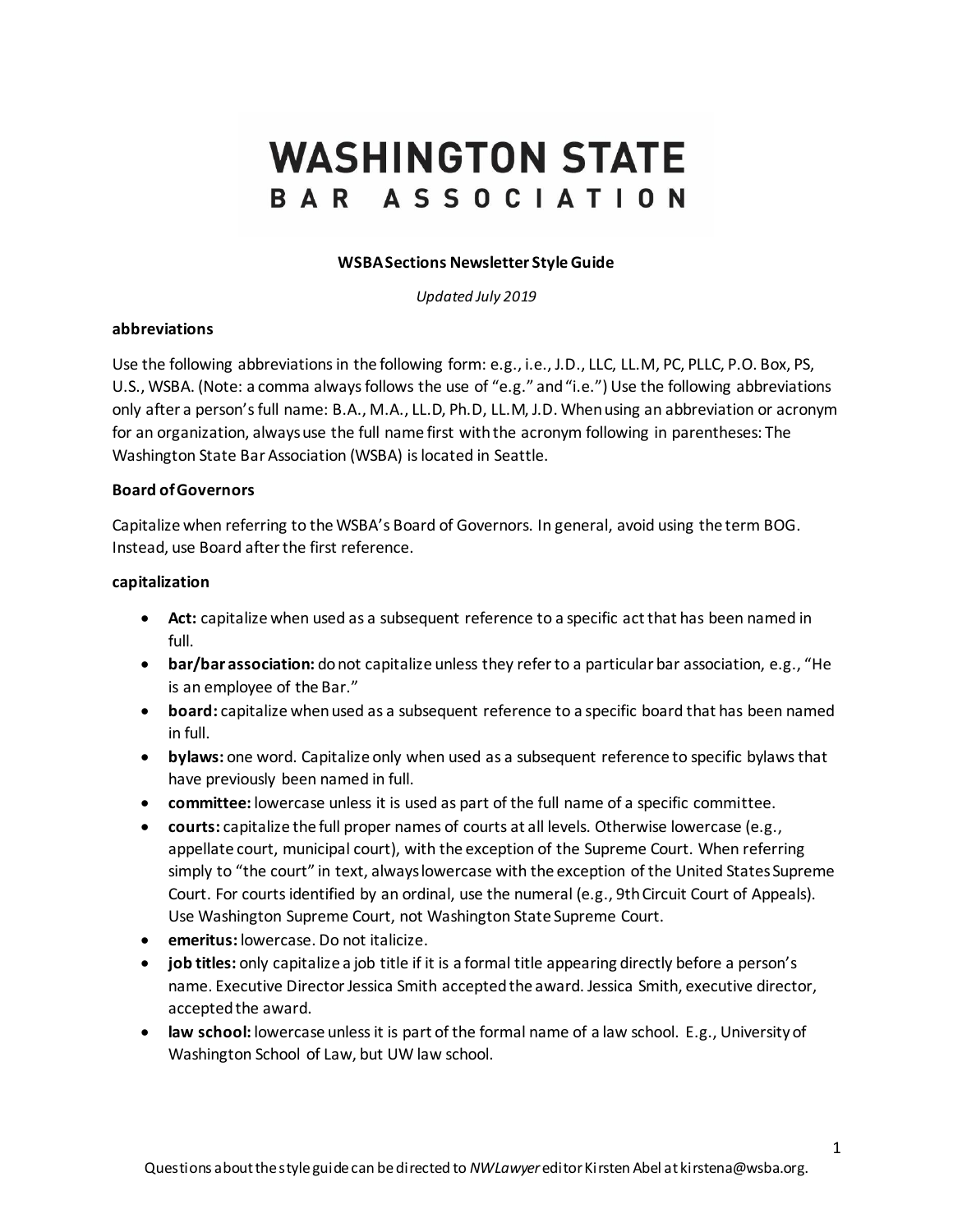- **legislature:** capitalize when preceded by the name of a state. Retain capitalization when the state name is dropped, but the reference is specifically tothe state's legislature. Lowercase "legislature" when it is used generically.
- **practice areas**: lowercase. E.g., family law, business law, litigation.
- **pro bono:** lowercase. Do not italicize.
- **sections:** capitalize when used as a subsequent reference to a specific WSBA section that has been named in full. Otherwise, use lowercase.
- **trustees:** generally lowercase, unless used in reference to the Lawyers' Fund for Client Protection Board of Trustees (can be abbreviated as "Board" or "Trustees").
- **Washington state:** Use "state of Washington" or "Washington state" when necessary to distinguish this state from the District of Columbia. Use "Washington State" only when referring to the university in the state of Washington.

# **case law**

Two words.

# **chair**

Use instead of chairman to denote the leader of a committee or other group. Write chairperson only if necessary for clarity.

# **citations**

Main text should not contain citations. Use endnotes instead. Case names in endnotes should not be italicized. When a case name is grammatically part of the main-text sentence in which it appears, it should be italicized. Follow The Bluebook as modified by the Washington Office of Reporter of Decisions Style Sheet: Wn.2d not Wash.2d; Wn. App. not Wash. App. Do not italicize RCWs in the main text or in endnotes. For more information, see th[e Washington Office of Reporter of Decisions style sheet.](https://www.courts.wa.gov/appellate_trial_courts/supreme/?fa=atc_supreme.style)

# **composition titles**

Capitalize principal words, prepositions, and conjunctions of five or more letters. Capitalize a, an, the, and other words of fewer than five letters if they are the first or last word in a title or the first word after a colon. Italicize book, magazine, journal, movie, opera, play, song, poem, TV, and lecture titles. When citing a specific portion of a composition, such as a chapter of a book, put quote marks around the chapter title and italicize the book title. Book example: The best chapter in *Martha's Favorite Places* is "Entering the Garden."

# **deskbook**

One nonhyphenated lowercase word.

# **emphasis**

In ordinary roman type, emphasize text using *italics*, not **bold**, underscore, or quotation marks.

#### **health care**

Two words.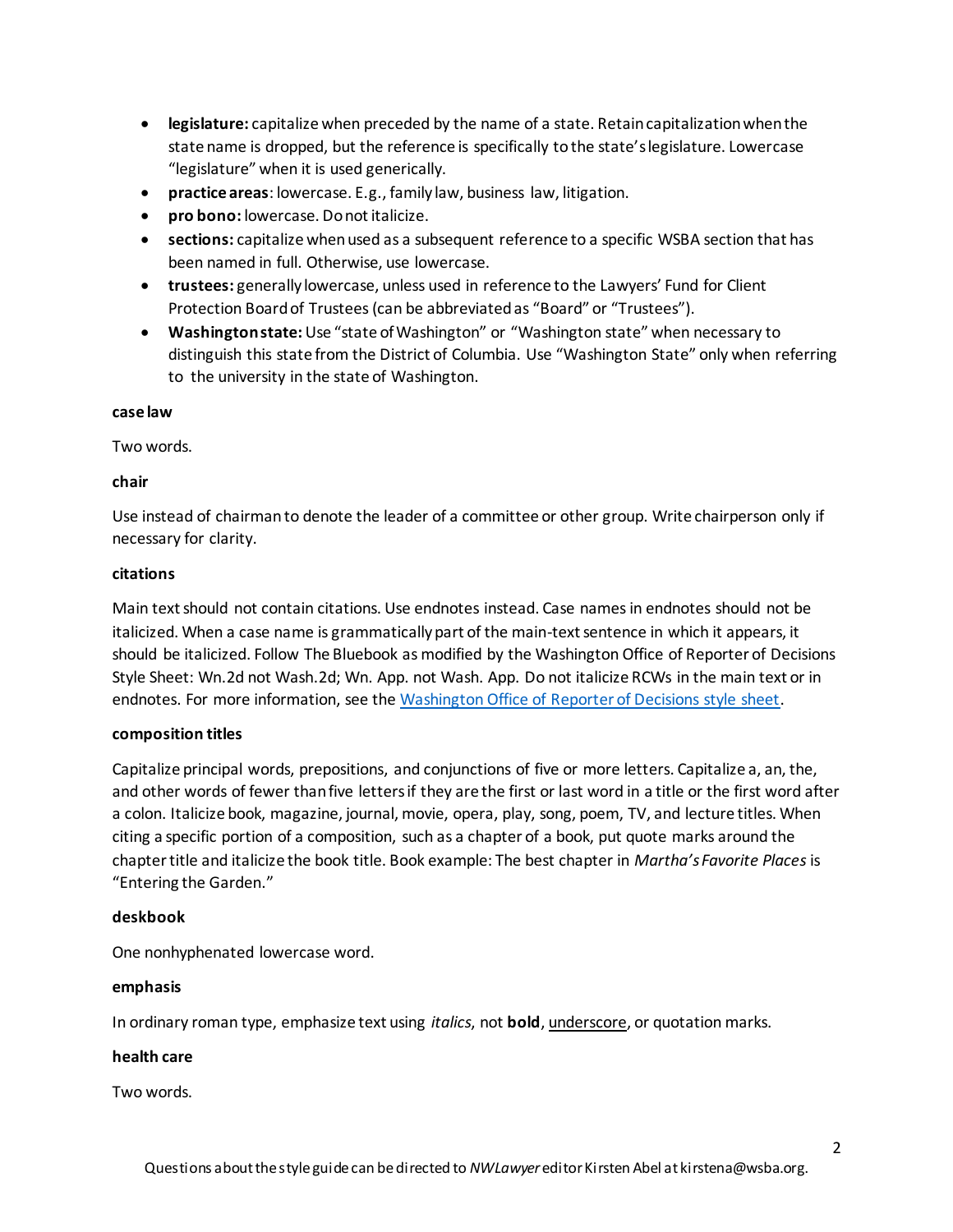# **immediate past-president**

Hyphenate only between "past" and "president."

# **intellectual property**

Do not hyphenate when used as a compound adjective followed by law, lawyer, or attorney; otherwise hyphenate when used as a compound adjective, e.g., intellectual-property case law.

# **Jr./Sr.**

Do not put a comma before Jr. or Sr. (e.g., Robert F. Kennedy Jr.)

# **judge**

The correct designation for impartial news copy. Use Hon. in photo captions.

# **land use**

Do not hyphenate when used as a compound adjective followed by law, lawyer, or attorney; otherwise hyphenate when used as a compound adjective, e.g., land-use planning.

#### **midyear**

One nonhyphenated word when used adjectivally (midyear conference) or elliptically as a substantive adjective (1999 WYLD Midyear). Hyphenate the adverbial form: Our conference will be held mid-year.

# **months, years, dates**

When a month is used with a specific date, abbreviate only Jan., Feb., Aug., Sept., Oct., Nov., and Dec. E.g., Sept. 23, 2019. Spell out the month when using alone or with a year. E.g., January 2005. Do not put a comma or "of" between the month and the year: March 2015. Avoid using the form "3/1/2019," because it doesn't mean the same thing to everyone. Use the form "March 1, 2019." When a specific date is used in main text, place a comma after the year: On March 1, 2019, the meeting will go forward as planned. Do not use "th" after dates, so "The meeting is scheduled for March 8, 2020," not "March 8th."

#### **nonprofit**

one nonhyphenated word.

#### **numbers**

Spell out numbers one through nine, and write numerals 10 and above. Do not superscript the suffix of ordinals, e.g., 12th, not 12<sup>th</sup>. Spell out plus in such forms as 20-plus years.

# **ODC**

Use the abbreviation the ODC in second reference to the WSBA Office of Disciplinary Counsel. Include the definite article the wherever possible, even though WSBA staff leave it out of their own conversations, e.g., The ODC examines each grievance to determine if it alleges an ethical violation.

#### **OK/okay**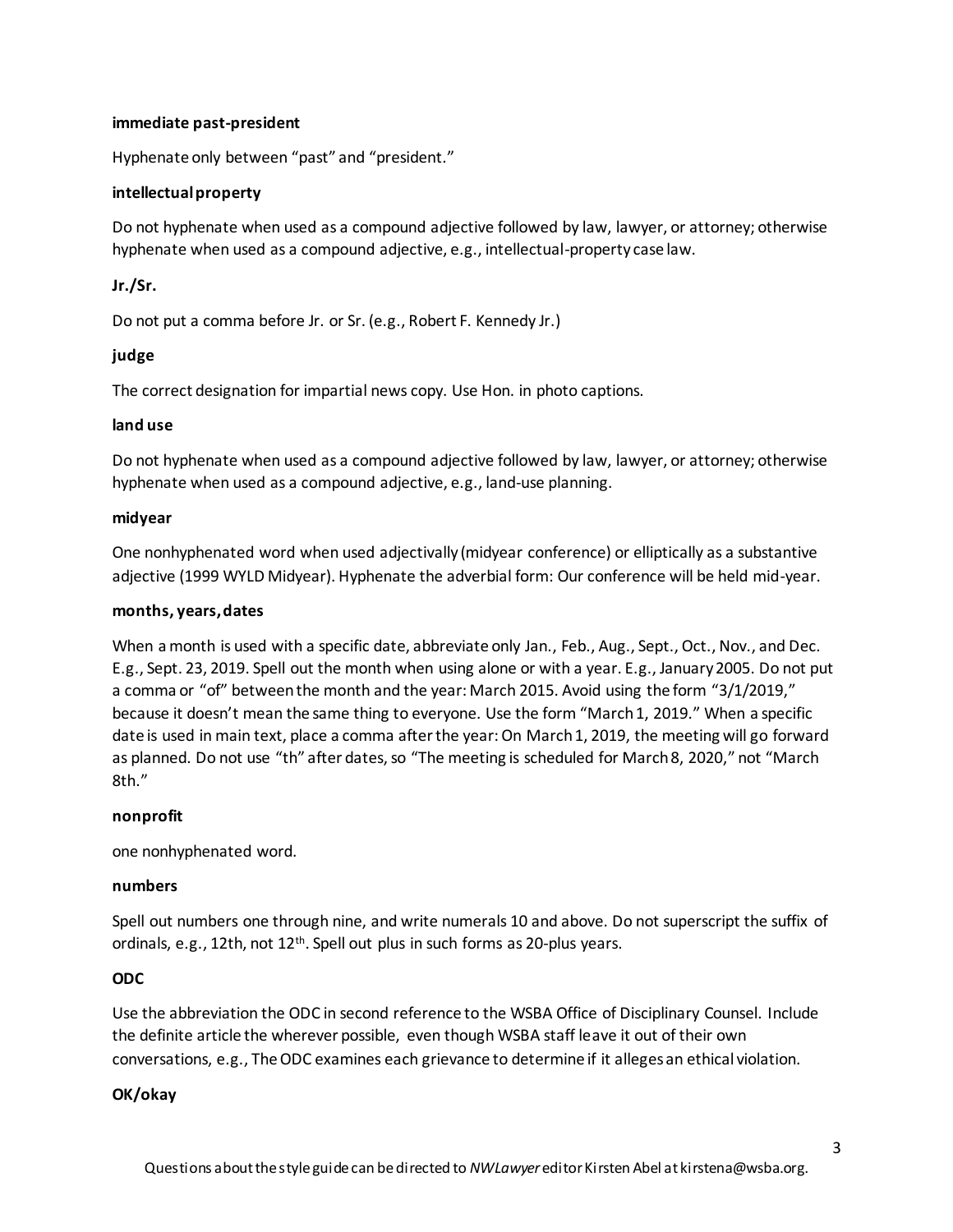Use OK.

# **percent**

Always spell out this word. Do not use the symbol %. Exception: charts, tables, and classifieds.

# **pleaded, pled**

The past tense of plead is pleaded, not pled.

# **punctuation**

- **company names:** as a general rule, punctuate company and product names the way the company does. Exceptions: Drop the exclamation point in names such as Yahoo.
- **dashes:** the em dash is a long dash (—) printed without a space on either side that is used to signal abrupt change, as one option to set off a series within a phrase, before attribution to an author or composer in some formats, after datelines, and to start lists.
- **ellipsis**: Omission of a word or words is generally indicated by the insertion of an ellipsis, three periods separated by spaces and set off by a space before the first and after the last period ("..."), to take the place of the word or words omitted. An ellipsis should never be used to begin a quotation. Be especially careful to avoid deletions that would distort the meaning. See Bluebook Rule 5.3 governing omissions and the use of ellipses.
- **exclamation point:** avoid overuse. Use a comma after mild interjections. End mildly exclamatory sentences with a period.
- **hyphens:** generally, do not hyphenate when using a prefix with a word starting with a consonant. Except for cooperate and coordinate, use a hyphen if the prefix ends in a vowel and the word that follows begins with the same vowel. Use a hyphen if the word that follows is capitalized. Use a hyphen to join doubled prefixes such as sub-subparagraph.
- **semicolons**: Use a semicolon to separate items in a series when elements in that series contain commas: Positions are available at Levy & Associates, PS; Campbell, Dille & Barnett, PLLC; and Brown Davis and Roberts, PLLC. Use semicolon when a coordinating conjunction such as and, but, or for is not present. The phrases on both sides of the semicolon must be independent clauses: The package was due last week; it arrived today. Semicolons should be placed outside quotation marks (unless the semicolon is part of the quoted material).
- **serial comma:** place a comma after the penultimate item in a list of three or more items, before "and" or "or." E.g., I bought carrots, bread, and chocolate.
- **spaces:** put one space between sentences and after colons and semicolons.

# **real estate**

Two words.

# **regions**

Lowercase when indicating a compass direction (e.g., The cold front is moving east). Capitalize when indicating a region (e.g., The system will bring showers to the East Coast this week). When using Eastern/Western Washington, capitalize and treat as a proper noun when referring to the major geographic areas of Washington state east and west of the Cascades.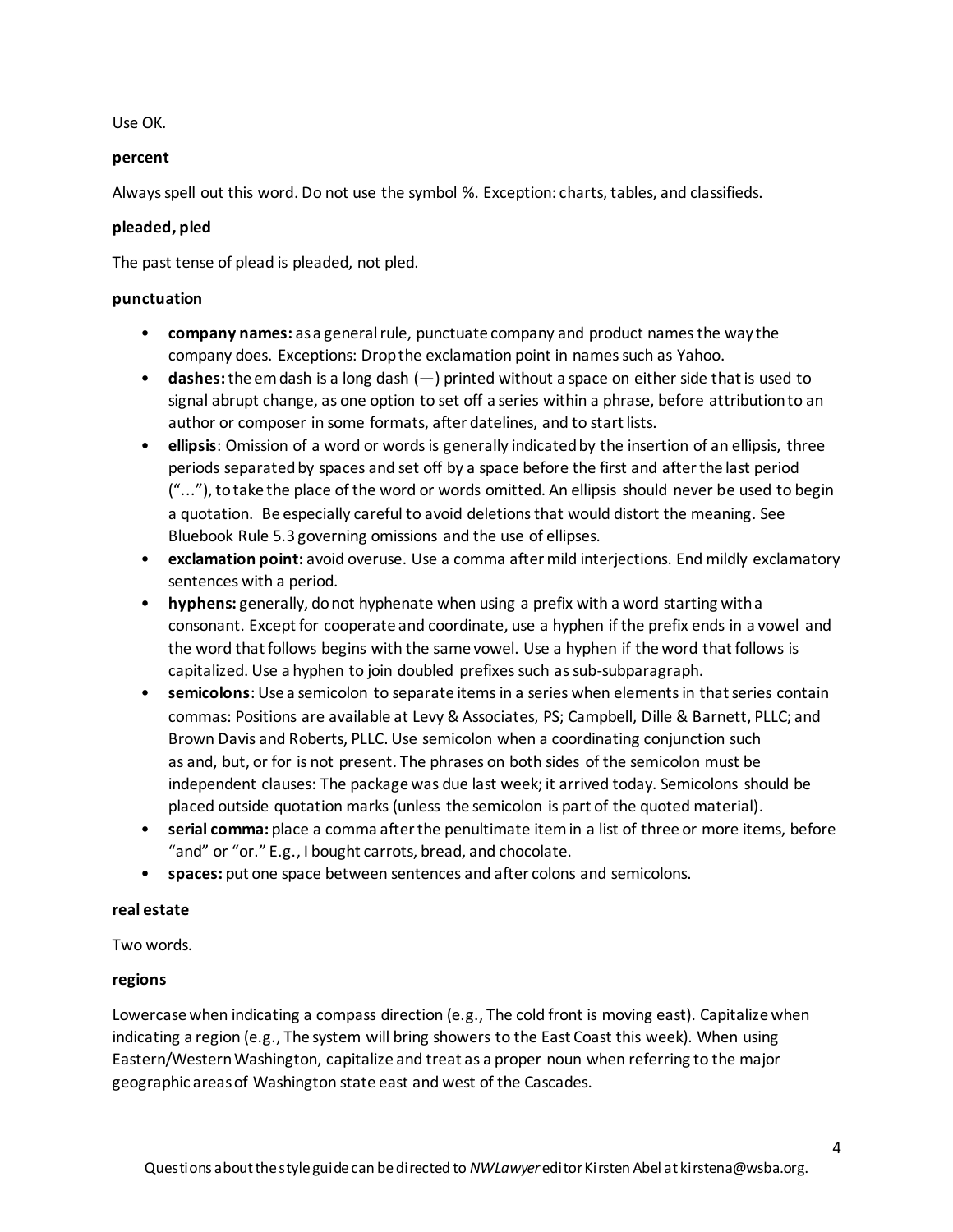# **respectful language (also known as "people-first language")**

# RCW 44.04.280 states:

Avoid references to: disabled, developmentally disabled, mentally disabled, mentally ill, mentally retarded, handicapped, cripple, and crippled.

Replace with: individuals with disabilities, individuals with developmental disabilities, individuals with mental illness, individuals with intellectual disabilities.

# **restrictive/nonrestrictive clauses**

The difference between a restrictive and a nonrestrictive clause is helpful in determining whether a comma is appropriate. Generally, if the clause is necessary in order to understand the sentence, commas are not used. Example:

- My husband, Elmer, was born in 1910. (Nonrestrictive: I have only one husband.)
- My daughter Winifred is a teacher. (Restrictive: I have six daughters.)

# **résumé**

Acute accent over each e. On PCs, use ALT+0233 to type an é, or select from the Insert Character menu.

# **retired justices**

"Richard P. Guy, (Ret.) Chief Justice, Washington Supreme Court," or "Richard P. Guy, Chief Justice, Washington Supreme Court (Ret.)."

# **specialize/specialty**

According to RPC 7.4, this term may not be used in any lawyer advertising (including but not limited to Displays, Announcements, Professionals, and ads in Classifieds seeking or offering legal services). Synonymous terms such as emphasize, concentrate in, focus on, and limit practice to are acceptable. The term may be used in non-attorney advertising (e.g., services, software etc.).

#### **telephone numbers**

Always include area code, separated with a hyphen, not with parentheses or a period: 206-727-8200. Omit the '1' at the beginning of long-distance numbers, including toll-free numbers: 800-366-2255. Verify numbers whenever possible before publication.

#### **time**

Use figures for all times except noon and midnight. Use a colon to separate minutes from hours. Use periods with a.m. and p.m. Omit ":00." (The class meets from noon to 2 p.m.)

# **timely**

Although timely is an adjective in general usage (the forms must be returned in a timely manner), in legal writing it is also used adverbially: the forms were not completed timely; failure to timely file will result in substantial penalties.

#### **URLs**